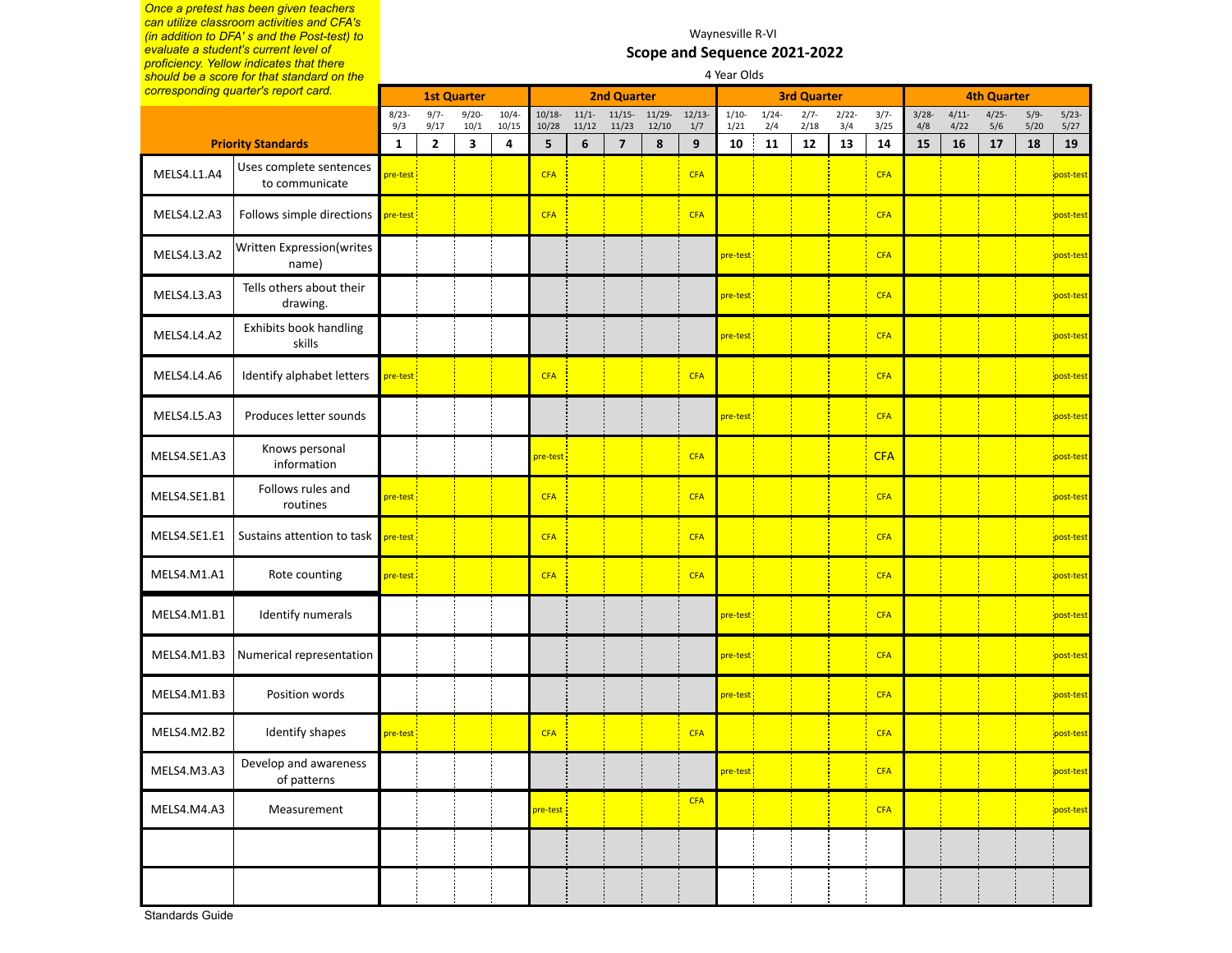#### MELS.4.L4.A2-Exhibits Book Handling Skills

|  |  | Grade: PK 4 Subject: | <b>ELA</b> | Month(s): | January-May <b>Pre</b> |  | January | Post: | May |
|--|--|----------------------|------------|-----------|------------------------|--|---------|-------|-----|
|--|--|----------------------|------------|-----------|------------------------|--|---------|-------|-----|

### **Standards**

| <b>Report Card</b>             |                                                       |                              |
|--------------------------------|-------------------------------------------------------|------------------------------|
| <b>Topic</b>                   | MELS.4.L4.A2 Exhibits Book Handling Skills            | <b>Expectation Unwrapped</b> |
| <b>Priority</b><br>Standard    | <b>NELS.4.L4.A2</b> Exhibits Book Handling Skills     | c                            |
| Supporting<br><b>Standards</b> | MELS4.L2.A4 Listens responsively to books and stories |                              |

*\*Click on standard code above to see Item Specifications from DESE and Released Items*

#### **Instructional Ideas/Notes**

|                                       |                     | Lesson(s)                                          | Instructional Ideas/Prerequisite Knowledge        |
|---------------------------------------|---------------------|----------------------------------------------------|---------------------------------------------------|
| <b>Priority</b><br><b>Standard</b>    | <b>MELS.4.L4.A2</b> | <b>Shared Storytime,</b><br><b>Literacy Center</b> |                                                   |
| <b>Supporting</b><br><b>Standards</b> |                     |                                                    | This is where we would link supplemental lessons. |

### **Tasks/Learning Progression**

#### **Key Vocabulary**

| front | back | words | pictures |  |
|-------|------|-------|----------|--|
|       |      | ____  |          |  |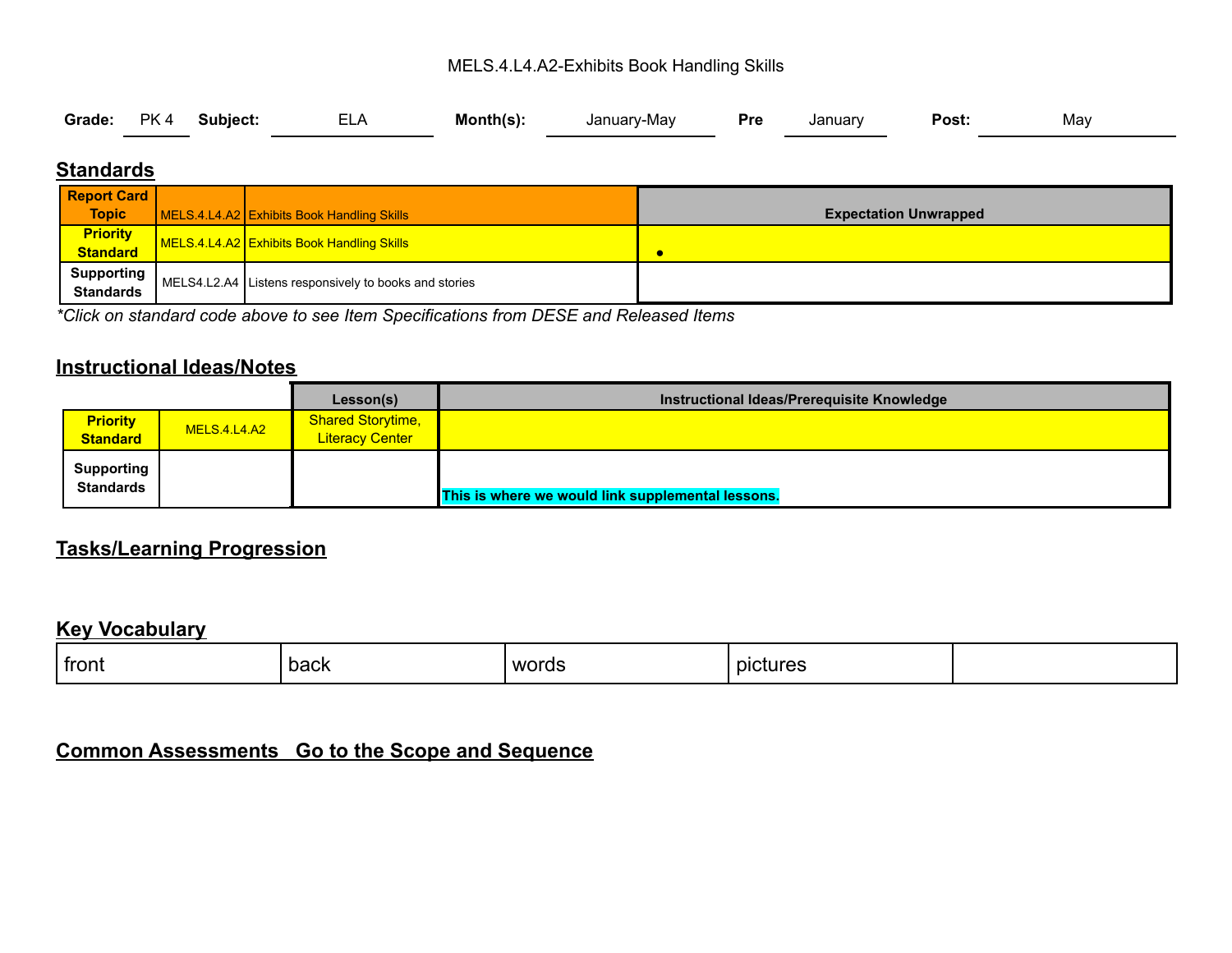| <b>Score</b>        | <b>Learning Goal</b>                                                                                                                                                                                                                                                                                                                                          | <b>Sample Tasks</b>                                                                                                                                                                                                                                                                                                                                                                                                                                                                                                                                                                                                                                                                                       |
|---------------------|---------------------------------------------------------------------------------------------------------------------------------------------------------------------------------------------------------------------------------------------------------------------------------------------------------------------------------------------------------------|-----------------------------------------------------------------------------------------------------------------------------------------------------------------------------------------------------------------------------------------------------------------------------------------------------------------------------------------------------------------------------------------------------------------------------------------------------------------------------------------------------------------------------------------------------------------------------------------------------------------------------------------------------------------------------------------------------------|
| <b>Score</b>        | In addition to Score 3.0, in-depth inferences or applications that go beyond what was                                                                                                                                                                                                                                                                         |                                                                                                                                                                                                                                                                                                                                                                                                                                                                                                                                                                                                                                                                                                           |
| 4.0                 | taught. For example, the student may:<br>Student points to the title, tracks top to bottom, left to right, left page before right<br>page. Additionally, the students are able to fill in the last word of a cloze sentence<br>and the student is able to tell at least two components of the story such as the<br>character, setting, beginning, and ending. | Present the book incorrectly to observe the<br>student orient the book correctly.<br>Ask questions such as Where do I start reading,<br>Where do I go next?, Where do I go after that?<br>Teachers may observe the children fill in the last<br>$\bullet$<br>words of a cloze sentence during shared reading<br>times. Some books that may be used are We're<br>Different, We're the Same, The Little Old Lady<br>Who Was Not Afraid of Anything, Grandfather<br>and I, The Gingerbread Man, The Jacket I Wear in<br>the Snow, The Three Little Pigs, Goldilocks and<br>the Three Bears, My Truck is Stuck, Who Took the<br>Farmer's Hat?, Going to the Zoo, The Very Busy<br>Spider, The Little Red Hen. |
|                     | 3.5 In addition to 3.0 performance, in-depth inferences and applications with partial success.                                                                                                                                                                                                                                                                |                                                                                                                                                                                                                                                                                                                                                                                                                                                                                                                                                                                                                                                                                                           |
| <b>Score</b><br>3.0 | The student exhibits no major errors or gaps in the learning goal (complex ideas and<br>processes).<br>The student will:<br>Student will turn the pages one by one, front to back. Differentiates between<br>pictures and words. Student is able to fill in the last word of a cloze sentence.                                                                | Ask the child to point to the words and point to<br>$\bullet$<br>the pictures.<br>Present the book incorrectly to observe the<br>student orient the book correctly.<br>Teachers may observe the children fill in the last<br>words of a cloze sentence during shared reading<br>time. See above book list.                                                                                                                                                                                                                                                                                                                                                                                                |
|                     | 2.5 No major errors or gaps in 2.0 content and partial knowledge of 3.0 content.                                                                                                                                                                                                                                                                              |                                                                                                                                                                                                                                                                                                                                                                                                                                                                                                                                                                                                                                                                                                           |
| <b>Score</b><br>2.0 | The student exhibits no major errors or gaps in the simpler details and processes.<br>The student will:<br>Student holds the book correctly, takes care of the book, doesn't tear the pages or<br>$\bullet$<br>draw in the book.                                                                                                                              | Present a book to the child. Observe how the<br>child interacts with the book. Student may also<br>be observed in the literacy center.                                                                                                                                                                                                                                                                                                                                                                                                                                                                                                                                                                    |
|                     | 1.5 Partial understanding of the 2.0 content with major errors or gaps in 3.0 content.                                                                                                                                                                                                                                                                        |                                                                                                                                                                                                                                                                                                                                                                                                                                                                                                                                                                                                                                                                                                           |
| <b>Score</b><br>1.0 | With help, a partial understanding of the 2.0 content and some of the 3.0 content.<br>• Student shows an interest in books.                                                                                                                                                                                                                                   | • See 2.0 sample task.                                                                                                                                                                                                                                                                                                                                                                                                                                                                                                                                                                                                                                                                                    |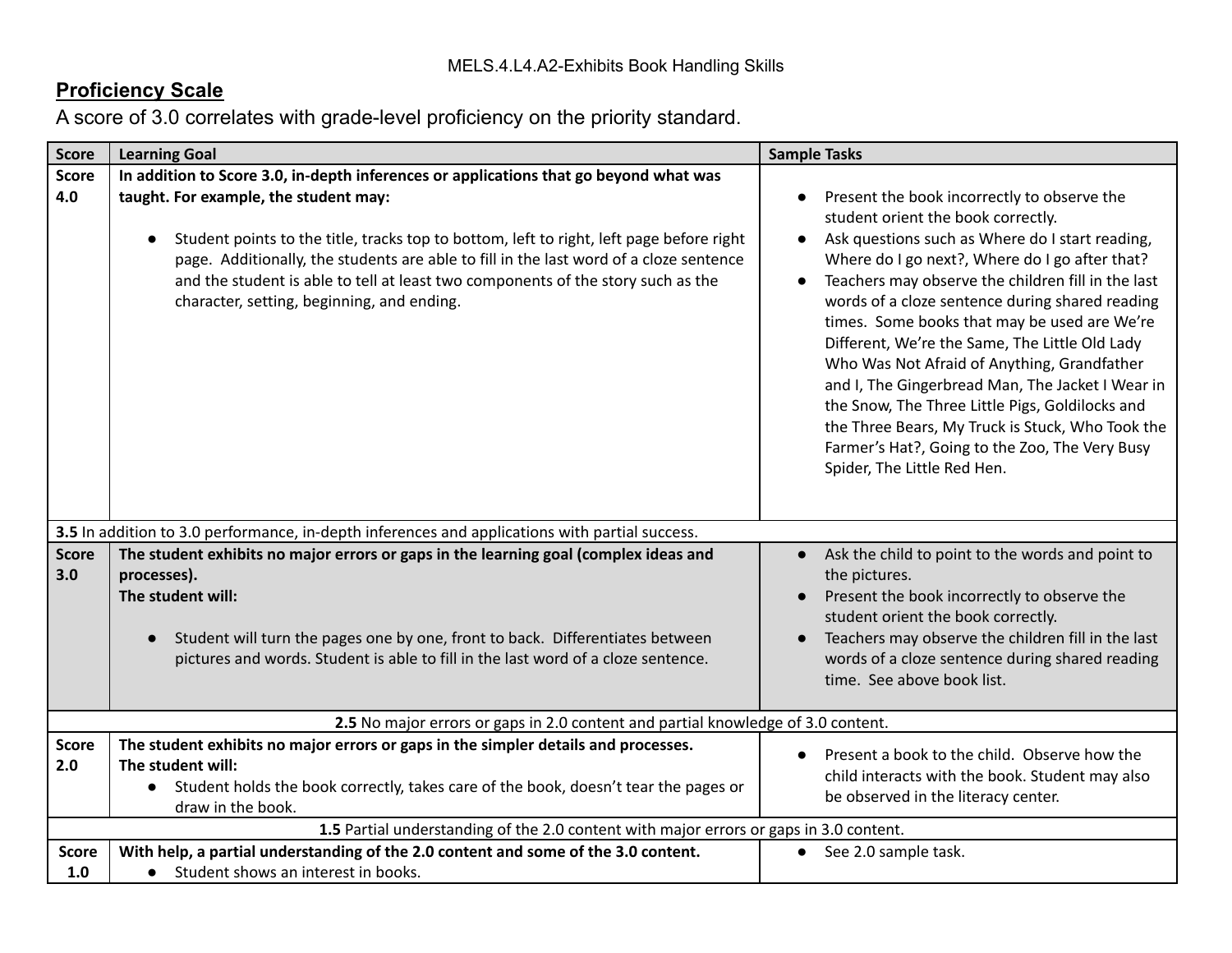MELS.4.L4.A2-Exhibits Book Handling Skills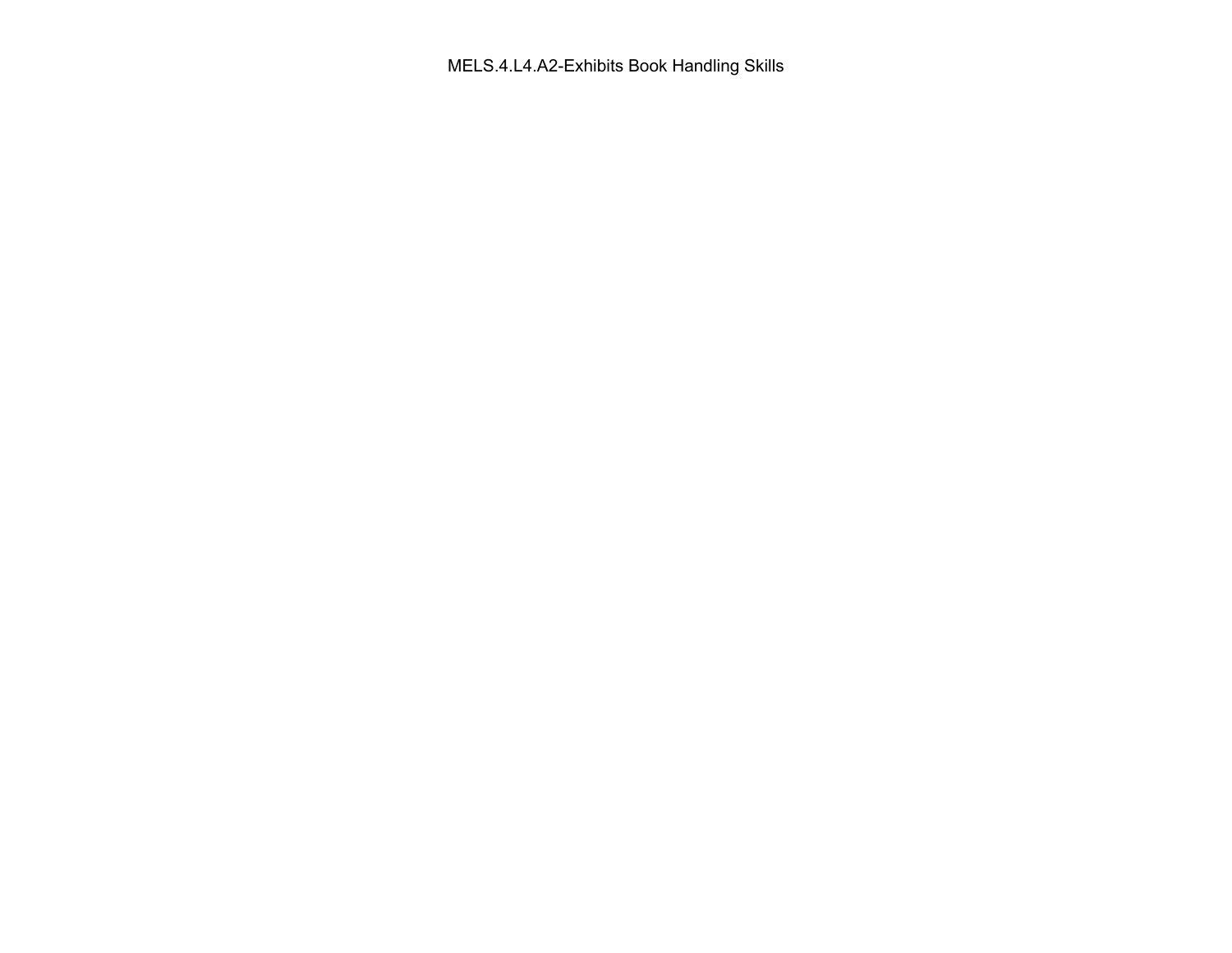#### MELS4.L1.A4 Spoken Language/Expressive Language

|  |  | Grade: PK4 Subject: | <b>ELA</b> | Month(s): | August-May |  | , Pre August | <b>Post:</b> | May |  |
|--|--|---------------------|------------|-----------|------------|--|--------------|--------------|-----|--|
|--|--|---------------------|------------|-----------|------------|--|--------------|--------------|-----|--|

### **Standards**

| <b>Report Card</b>                    |                                                                                 |                              |
|---------------------------------------|---------------------------------------------------------------------------------|------------------------------|
| <b>Topic</b>                          | MELS4.L1.A4 Uses complete sentences to communicate                              | <b>Expectation Unwrapped</b> |
| <b>Priority</b>                       |                                                                                 |                              |
| <b>Standard</b>                       | MELS4.L1.A4 Uses complete sentences to communicate                              |                              |
| <b>Supporting</b><br><b>Standards</b> | MELS4.L1.A2 Initiate and respond appropriately in conversation and discussions. |                              |

*\*Click on standard code above to see Item Specifications from DESE and Released Items*

# **Instructional Ideas/Notes**

|                                       |             | Lesson(s)                                                      | Instructional Ideas/Prerequisite Knowledge        |
|---------------------------------------|-------------|----------------------------------------------------------------|---------------------------------------------------|
| <b>Priority</b><br><b>Standard</b>    | MELS4.L1.A4 | Circle time, PA groups,<br><b>ELLC</b> Circle time,<br>Centers |                                                   |
| <b>Supporting</b><br><b>Standards</b> |             |                                                                | This is where we would link supplemental lessons. |

### **Tasks/Learning Progression**

#### **Key Vocabulary**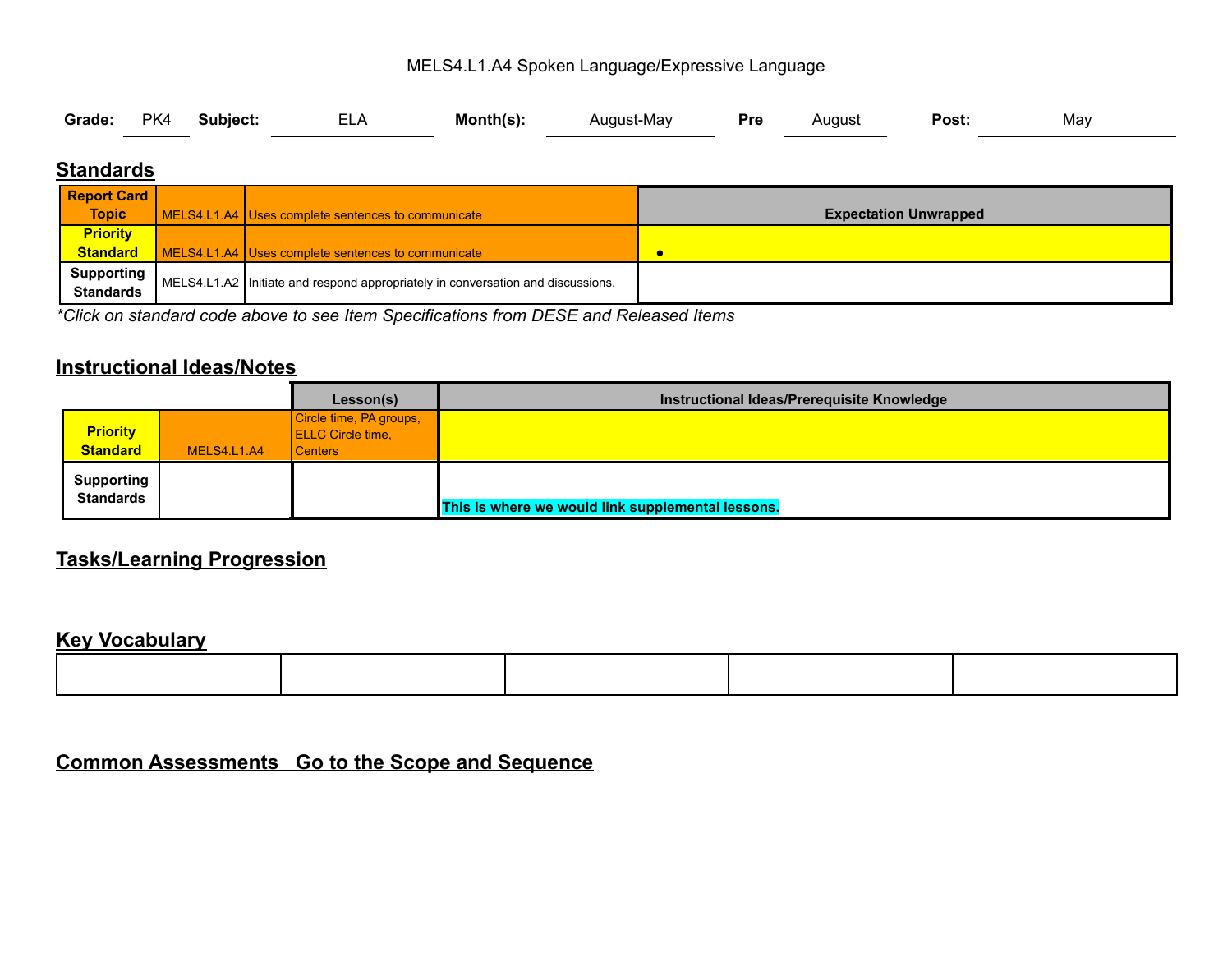| <b>Score</b>        | <b>Learning Goal</b>                                                                                                                                                                                                                                                                                                                                                                                                  | <b>Sample Tasks</b>                                                                                                                                                                                             |  |  |  |  |  |  |  |
|---------------------|-----------------------------------------------------------------------------------------------------------------------------------------------------------------------------------------------------------------------------------------------------------------------------------------------------------------------------------------------------------------------------------------------------------------------|-----------------------------------------------------------------------------------------------------------------------------------------------------------------------------------------------------------------|--|--|--|--|--|--|--|
| <b>Score</b><br>4.0 | In addition to Score 3.0, in-depth inferences or applications that go beyond what was<br>taught. For example, the student may:<br>The student is able to communicate their personal needs, preferences, and<br>feelings. They are able to initiate and participate in conversations with adults and<br>peers. They use complete sentences when speaking, each sentence having three<br>or four words 90% of the time. | This standard is assessed through observation in<br>the environment. Observations can be made in<br>any setting to include, but is not limited to,<br>recess, center time, circle time, meals/snacks,<br>etc.   |  |  |  |  |  |  |  |
|                     | 3.5 In addition to 3.0 performance, in-depth inferences and applications with partial success.                                                                                                                                                                                                                                                                                                                        |                                                                                                                                                                                                                 |  |  |  |  |  |  |  |
| <b>Score</b><br>3.0 | The student exhibits no major errors or gaps in the learning goal (complex ideas and<br>processes).<br>The student will:<br>The student is able to communicate their personal needs, preferences, and<br>feelings. They are able to initiate and participate in conversations with adults and<br>peers. They use complete sentences when speaking, each sentence having three<br>or four words 80% of the time.       | This standard is assessed through observation in<br>the environment. Observations can be made in<br>any setting to include, but is not limited to,<br>recess, center time, circle time, meals/snacks,<br>etc.   |  |  |  |  |  |  |  |
|                     | 2.5 No major errors or gaps in 2.0 content and partial knowledge of 3.0 content.                                                                                                                                                                                                                                                                                                                                      |                                                                                                                                                                                                                 |  |  |  |  |  |  |  |
| <b>Score</b><br>2.0 | The student exhibits no major errors or gaps in the simpler details and processes.<br>The student will:<br>• The student is able to communicate their personal needs, preferences, and<br>feelings. They are able to initiate and participate in conversations with adults and<br>peers. They use complete sentences when speaking, each sentence having three<br>or four words 70% of the time.                      | This standard is assessed through observation in<br>the environment. Observations can be made in<br>any setting to include, but is not limited to,<br>recess, center time, circle time, meals/snacks,<br>etc.   |  |  |  |  |  |  |  |
|                     | 1.5 Partial understanding of the 2.0 content with major errors or gaps in 3.0 content.                                                                                                                                                                                                                                                                                                                                |                                                                                                                                                                                                                 |  |  |  |  |  |  |  |
| <b>Score</b><br>1.0 | With help, a partial understanding of the 2.0 content and some of the 3.0 content.<br>• The student is able to communicate their personal needs, preferences, and<br>feelings. They are able to initiate and participate in conversations with adults and<br>peers. They use complete sentences when speaking, each sentence having three<br>or four words 60% of the time or less                                    | • This standard is assessed through observation in<br>the environment. Observations can be made in<br>any setting to include, but is not limited to,<br>recess, center time, circle time, meals/snacks,<br>etc. |  |  |  |  |  |  |  |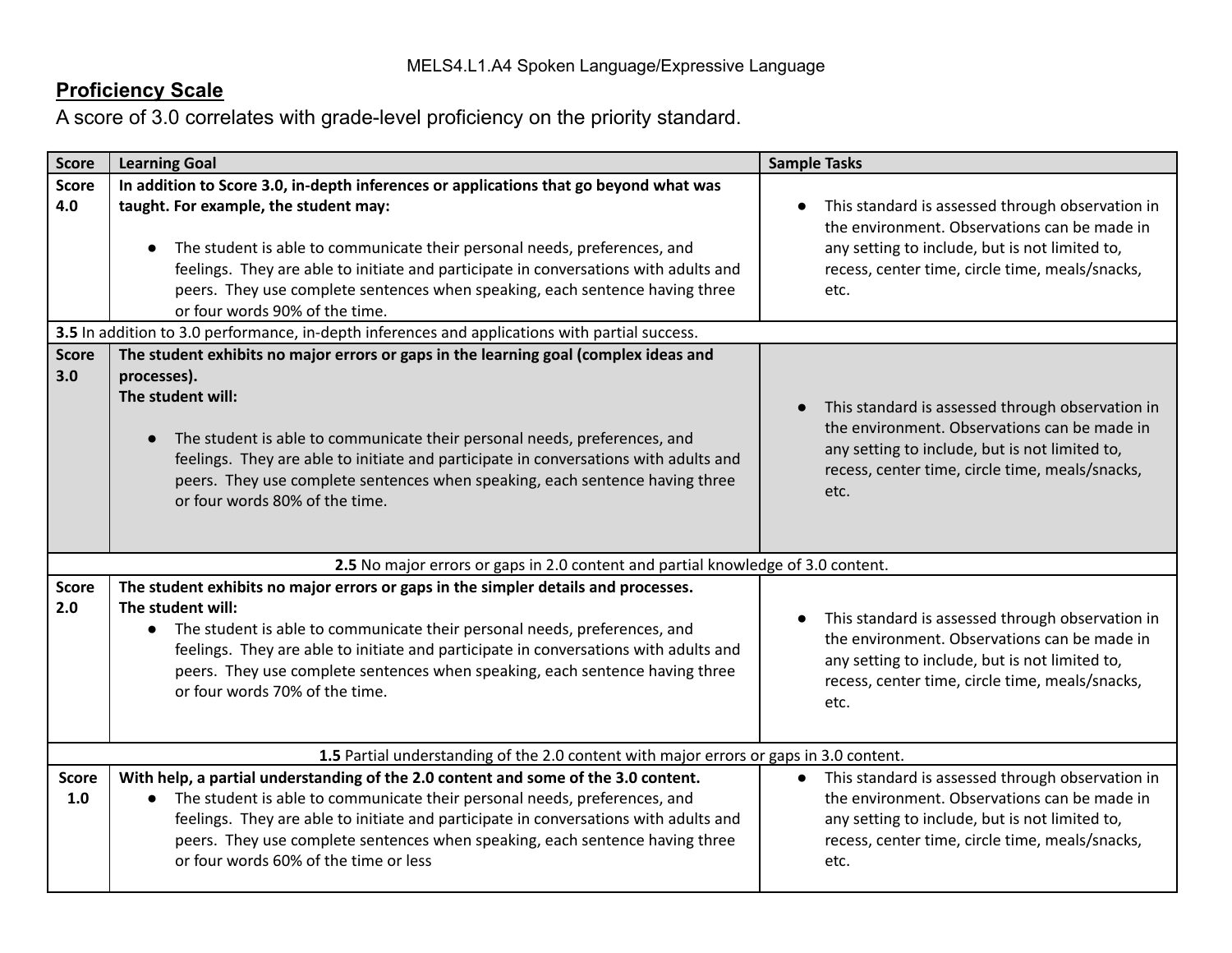MELS4.L1.A4 Spoken Language/Expressive Language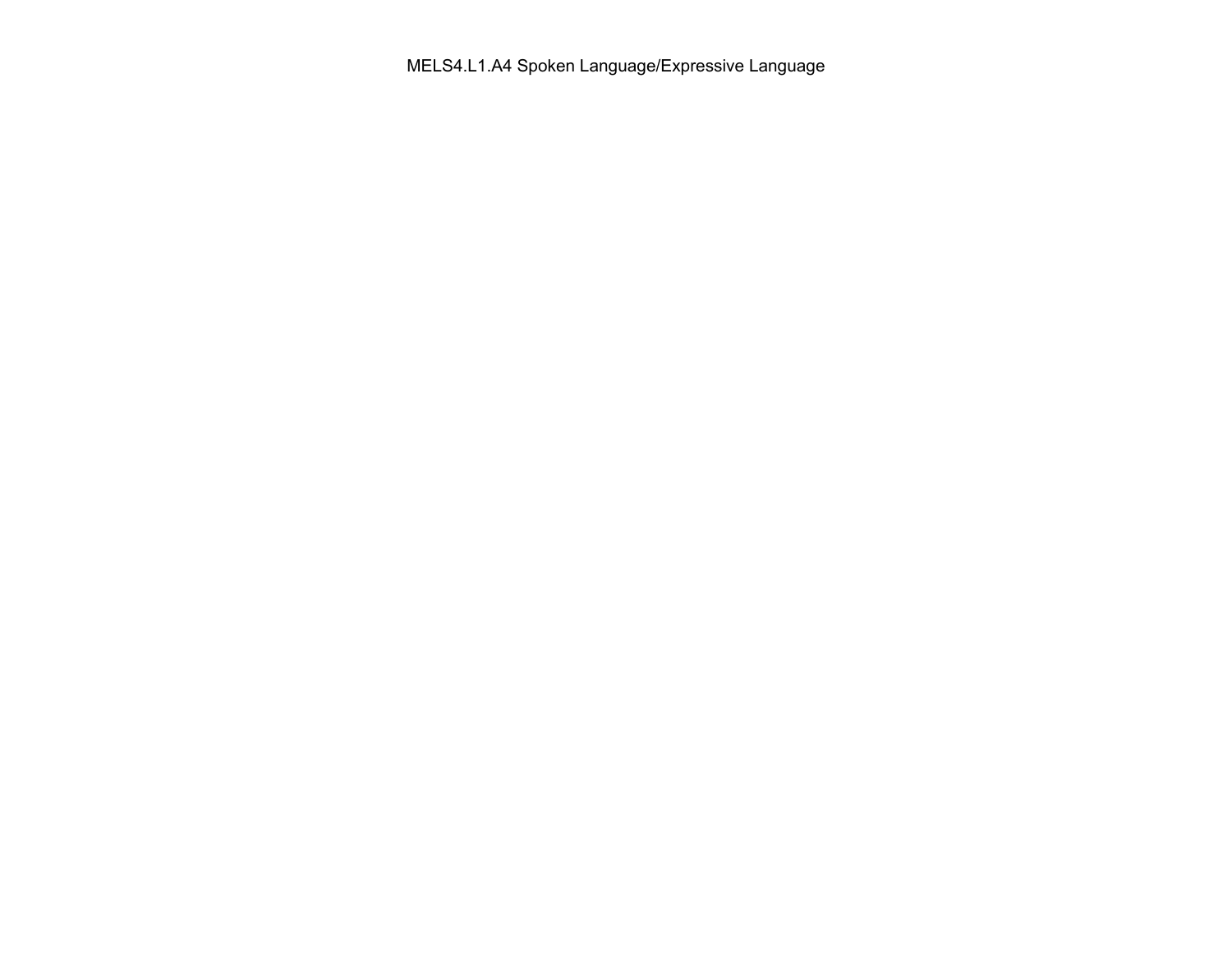#### MELS4.L2.A3 Follows Simple Directions

|  |  | Grade: PreK-4 Subject: ELA Month(s): |  |  | y, August-May <b>Pre</b> August |  |  | <b>Post:</b> | May |
|--|--|--------------------------------------|--|--|---------------------------------|--|--|--------------|-----|
|--|--|--------------------------------------|--|--|---------------------------------|--|--|--------------|-----|

### **Standards**

| <b>Report Card</b>                    |                                                |                              |
|---------------------------------------|------------------------------------------------|------------------------------|
| <b>Topic</b>                          | MELS4.L2.A3 Follows Simple Directions          | <b>Expectation Unwrapped</b> |
| <b>Priority</b><br>Standard           | <b>1 MELS4.L2.A3 Follows Simple Directions</b> | c                            |
| <b>Supporting</b><br><b>Standards</b> |                                                |                              |

*\*Click on standard code above to see Item Specifications from DESE and Released Items*

#### **Instructional Ideas/Notes**

|                                       |             | Lesson(s)                               | Instructional Ideas/Prerequisite Knowledge        |
|---------------------------------------|-------------|-----------------------------------------|---------------------------------------------------|
| <b>Priority</b><br><b>Standard</b>    | MELS4.L2.A3 | Circle time, daily<br>routines, centers |                                                   |
| <b>Supporting</b><br><b>Standards</b> |             |                                         | This is where we would link supplemental lessons. |

### **Tasks/Learning Progression**

#### **Key Vocabulary**

| First | ∖hen | Next<br>___ | usten.<br>------ |  |
|-------|------|-------------|------------------|--|
|       |      |             |                  |  |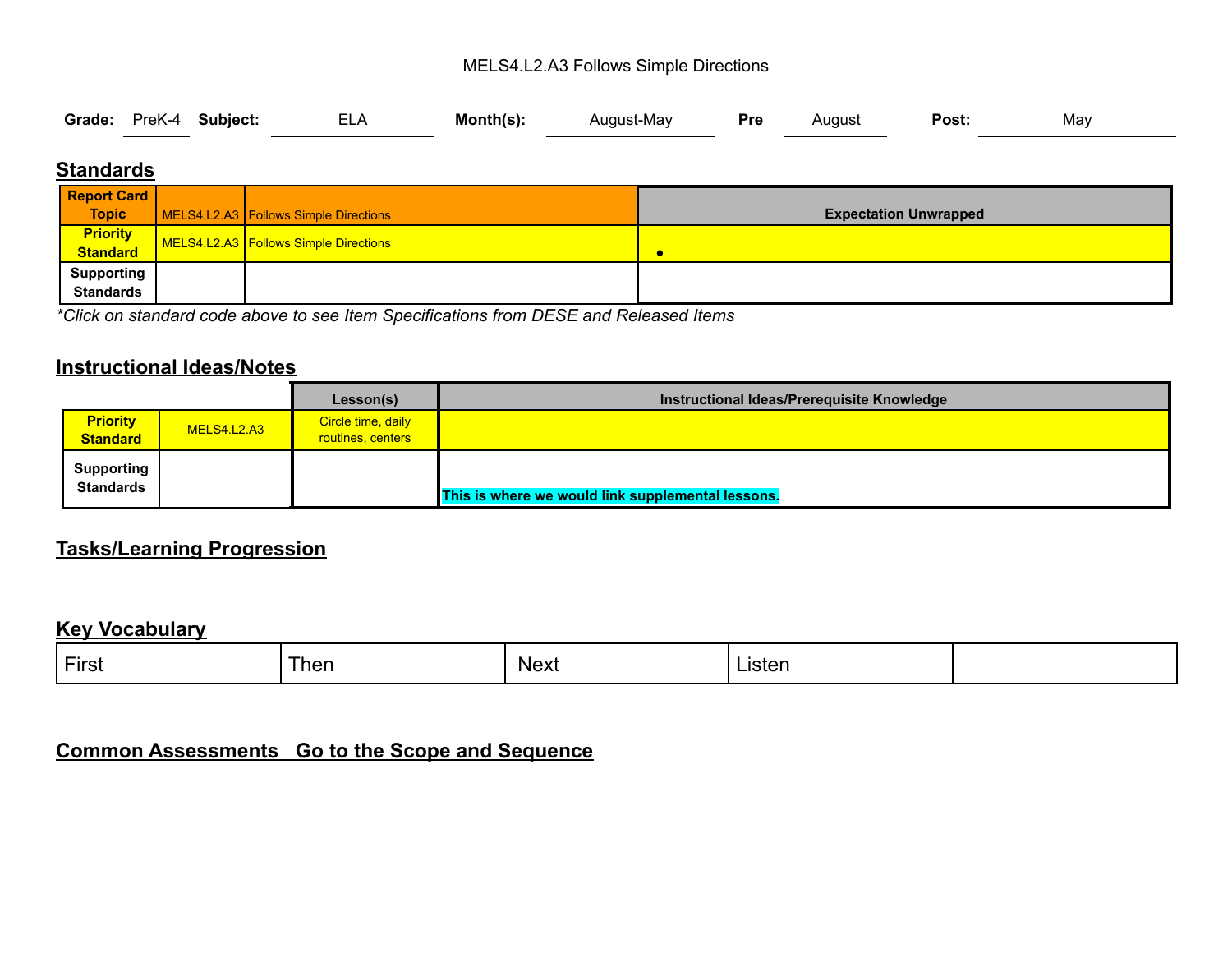| <b>Score</b>        | <b>Learning Goal</b>                                                                                                                                                                                                     | <b>Sample Tasks</b>                                                                           |
|---------------------|--------------------------------------------------------------------------------------------------------------------------------------------------------------------------------------------------------------------------|-----------------------------------------------------------------------------------------------|
| <b>Score</b><br>4.0 | In addition to Score 3.0, in-depth inferences or applications that go beyond what was<br>taught. For example, the student may:<br>Student follows a direction with three or more steps with no prompts or<br>assistance. | Rote directions and routines are acceptable. This<br>assessment is an observation assessment. |
|                     | 3.5 In addition to 3.0 performance, in-depth inferences and applications with partial success.                                                                                                                           |                                                                                               |
| <b>Score</b><br>3.0 | The student exhibits no major errors or gaps in the learning goal (complex ideas and<br>processes).<br>The student will:<br>Student follows a two-step direction with no prompts 80% of the time.                        | Rote directions and routines are acceptable. This<br>assessment is an observation assessment. |
|                     | 2.5 No major errors or gaps in 2.0 content and partial knowledge of 3.0 content.                                                                                                                                         |                                                                                               |
| <b>Score</b><br>2.0 | The student exhibits no major errors or gaps in the simpler details and processes.<br>The student will:<br>Student follows a one-step direction without prompts or a two step direction with<br>$\bullet$<br>prompts.    | Rote directions and routines are acceptable. This<br>assessment is an observation assessment. |
|                     | 1.5 Partial understanding of the 2.0 content with major errors or gaps in 3.0 content.                                                                                                                                   |                                                                                               |
| <b>Score</b><br>1.0 | With help, a partial understanding of the 2.0 content and some of the 3.0 content.<br>Student follows a one-step direction with prompts and assistance.                                                                  | Rote directions and routines are acceptable. This<br>assessment is an observation assessment. |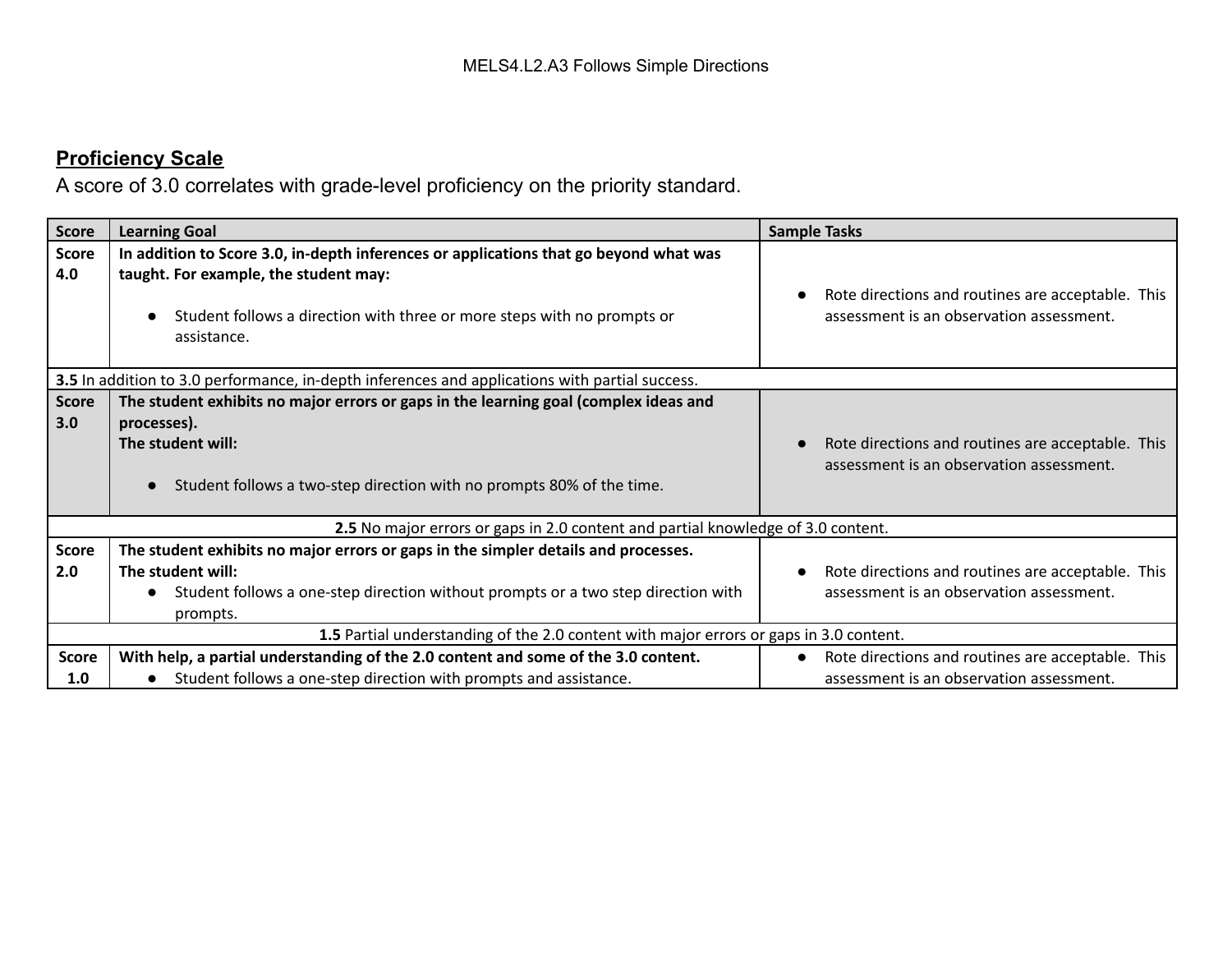#### MELS4.L3.A2-Written Expression (Writes Name)

| Grade: PreK-4 Subject:<br>FI A<br>Month(s):<br><b>Pre</b><br>January-May<br>Januarv | Post:<br>May |
|-------------------------------------------------------------------------------------|--------------|
|-------------------------------------------------------------------------------------|--------------|

### **Standards**

| <b>Report Card</b>                    |                         |                                                                          |                              |
|---------------------------------------|-------------------------|--------------------------------------------------------------------------|------------------------------|
| <b>Topic</b>                          | MELS4.L3.A2 Writes Name |                                                                          | <b>Expectation Unwrapped</b> |
| <b>Priority</b>                       | MELS4.L3.A2             | Uses writing as a means of expression/communication-uses                 |                              |
| <b>Standard</b>                       |                         | scribbles, shapes, pictures, letter-like formations and letters to write |                              |
| <b>Supporting</b><br><b>Standards</b> |                         | MELS4.L3.A1 Experiment with writing tools and materials                  |                              |

*\*Click on standard code above to see Item Specifications from DESE and Released Items*

#### **Instructional Ideas/Notes**

|                                       |             | Lesson(s)                          | Instructional Ideas/Prerequisite Knowledge                                                                                                                                       |
|---------------------------------------|-------------|------------------------------------|----------------------------------------------------------------------------------------------------------------------------------------------------------------------------------|
| <b>Priority</b><br><b>Standard</b>    | MELS4.L3.A2 | All units<br><b>Writing Center</b> | Students will have an opportunity to practice writing everyday. The classroom centers will provide opportunities for<br>students to experiment with writing tools and materials. |
| <b>Supporting</b><br><b>Standards</b> |             |                                    | This is where we would link supplemental lessons.                                                                                                                                |

### **Tasks/Learning Progression**

### **Key Vocabulary**

| lowe<br>ase | INNE<br>™ase | $\sim$<br>same | $\cdots$<br>.<br>ΊН<br>'en<br>. |  |
|-------------|--------------|----------------|---------------------------------|--|
|             |              |                |                                 |  |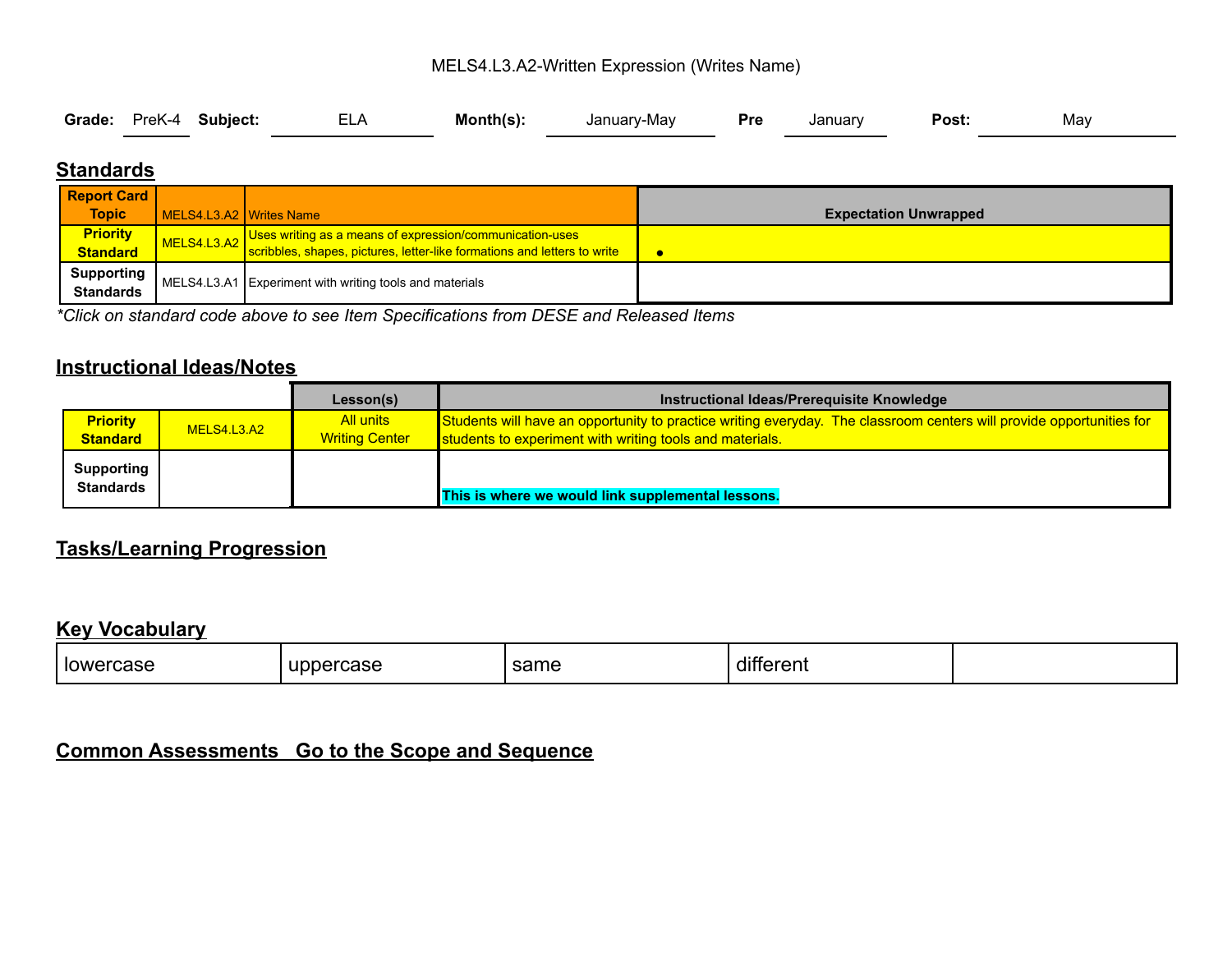| <b>Score</b>        | <b>Learning Goal</b>                                                                                                                                                                                                                                                                                                            | <b>Sample Tasks</b>                                                                                                                                                                                               |
|---------------------|---------------------------------------------------------------------------------------------------------------------------------------------------------------------------------------------------------------------------------------------------------------------------------------------------------------------------------|-------------------------------------------------------------------------------------------------------------------------------------------------------------------------------------------------------------------|
| <b>Score</b><br>4.0 | In addition to Score 3.0, in-depth inferences or applications that go beyond what was<br>taught. For example, the student may:<br>Student writes their name on a line. Sizing matters, reversals are not ok.                                                                                                                    | Tall letters stand tall, some letters fall. Letters<br>must be formed correctly with no reversals.                                                                                                                |
|                     | 3.5 In addition to 3.0 performance, in-depth inferences and applications with partial success.                                                                                                                                                                                                                                  |                                                                                                                                                                                                                   |
| <b>Score</b><br>3.0 | The student exhibits no major errors or gaps in the learning goal (complex ideas and<br>processes).<br>The student will:<br>Student writes their name. The name doesn't need to be on a line, reversals are<br>ok, sizing doesn't matter. Letters should be formed in such a way that you can<br>understand what the letter is. | Letters do not have to be formed perfectly. If the<br>stick on the "a" is not perfectly aligned, but you<br>can still tell that it is an "a", that is ok. First letter<br>is capitalized, the rest are lowercase. |
|                     | 2.5 No major errors or gaps in 2.0 content and partial knowledge of 3.0 content.                                                                                                                                                                                                                                                |                                                                                                                                                                                                                   |
| <b>Score</b><br>2.0 | The student exhibits no major errors or gaps in the simpler details and processes.<br>The student will:<br>Student writes their name and some letters are present. Reversals are ok, sizing<br>$\bullet$<br>doesn't matter.                                                                                                     | Teacher is looking for only some letters to be<br>present in their name.                                                                                                                                          |
|                     | 1.5 Partial understanding of the 2.0 content with major errors or gaps in 3.0 content.                                                                                                                                                                                                                                          |                                                                                                                                                                                                                   |
| <b>Score</b><br>1.0 | With help, a partial understanding of the 2.0 content and some of the 3.0 content.<br>Student makes marks or scribbles to represent their name.                                                                                                                                                                                 | Teacher asks the student to write their name and<br>any attempt at writing counts as a 1.0.                                                                                                                       |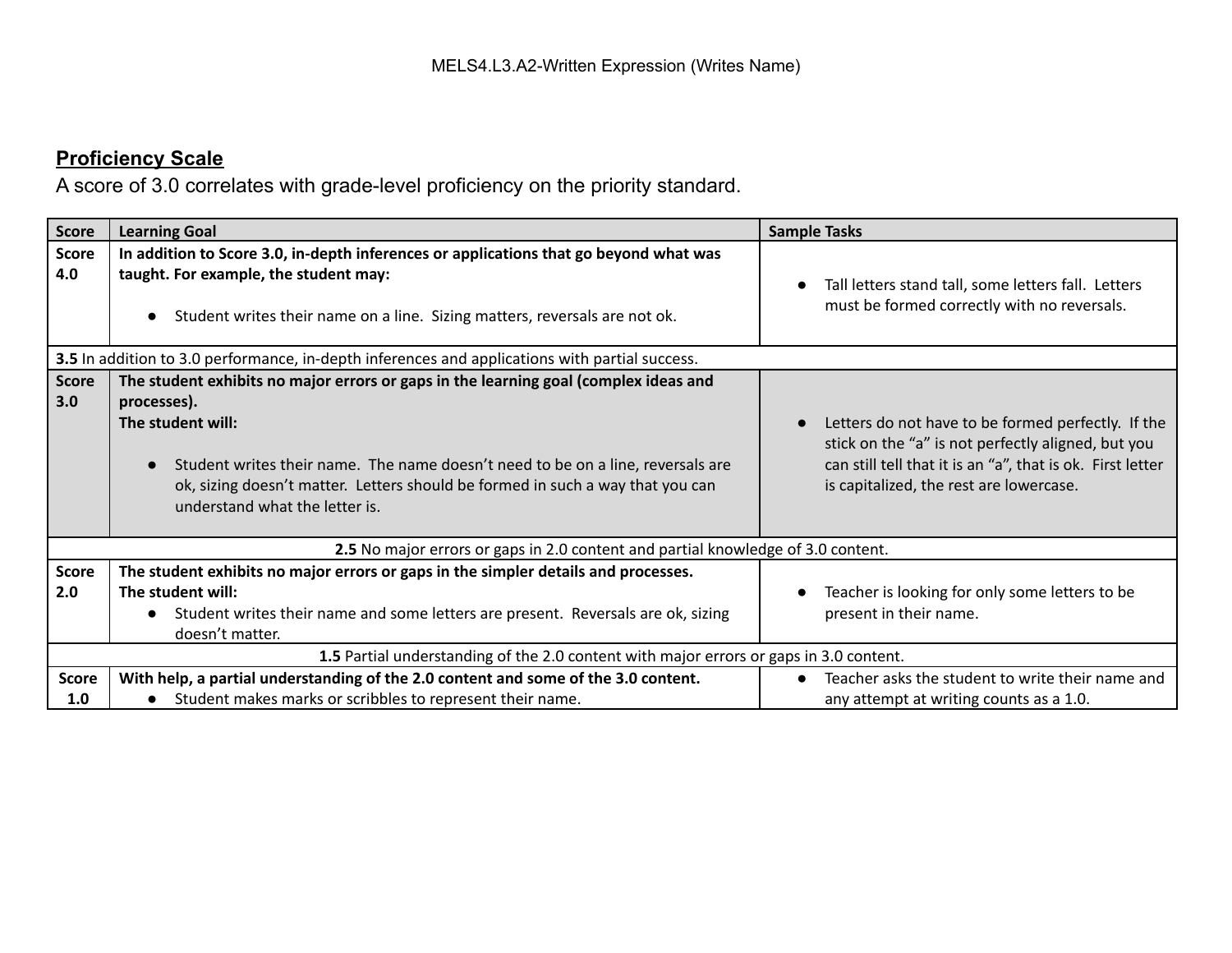#### MELS4.L3.A3-Tells others about marks and intended meaning of drawing or writing

| Grade: PK 4 Subject: |  |  | <b>ELA</b> | Month(s): | , January-May<br><b>Pressure</b> |  | January | Post: | May |
|----------------------|--|--|------------|-----------|----------------------------------|--|---------|-------|-----|
|----------------------|--|--|------------|-----------|----------------------------------|--|---------|-------|-----|

#### **Standards**

| <b>Report Card</b>          |                                                                                 |                              |
|-----------------------------|---------------------------------------------------------------------------------|------------------------------|
| <b>Topic</b>                | MELS4.L3.A3 Tells others about their drawing                                    | <b>Expectation Unwrapped</b> |
| <b>Priority</b><br>Standard | MELS4.L3.A3 Tells others about marks and intended meaning of drawing or writing |                              |
|                             |                                                                                 |                              |
| <b>Supporting</b>           |                                                                                 |                              |
| <b>Standards</b>            |                                                                                 |                              |

*\*Click on standard code above to see Item Specifications from DESE and Released Items*

#### **Instructional Ideas/Notes**

|                                       |             | Lesson(s) | Instructional Ideas/Prerequisite Knowledge        |
|---------------------------------------|-------------|-----------|---------------------------------------------------|
| <b>Priority</b><br><b>Standard</b>    | MELS4.L3.A3 |           |                                                   |
| <b>Supporting</b><br><b>Standards</b> |             |           | This is where we would link supplemental lessons. |

### **Tasks/Learning Progression**

#### **Key Vocabulary**

| Draw | Write<br>$ -$ | .<br>-<br>about<br>lell |  |
|------|---------------|-------------------------|--|
|      |               |                         |  |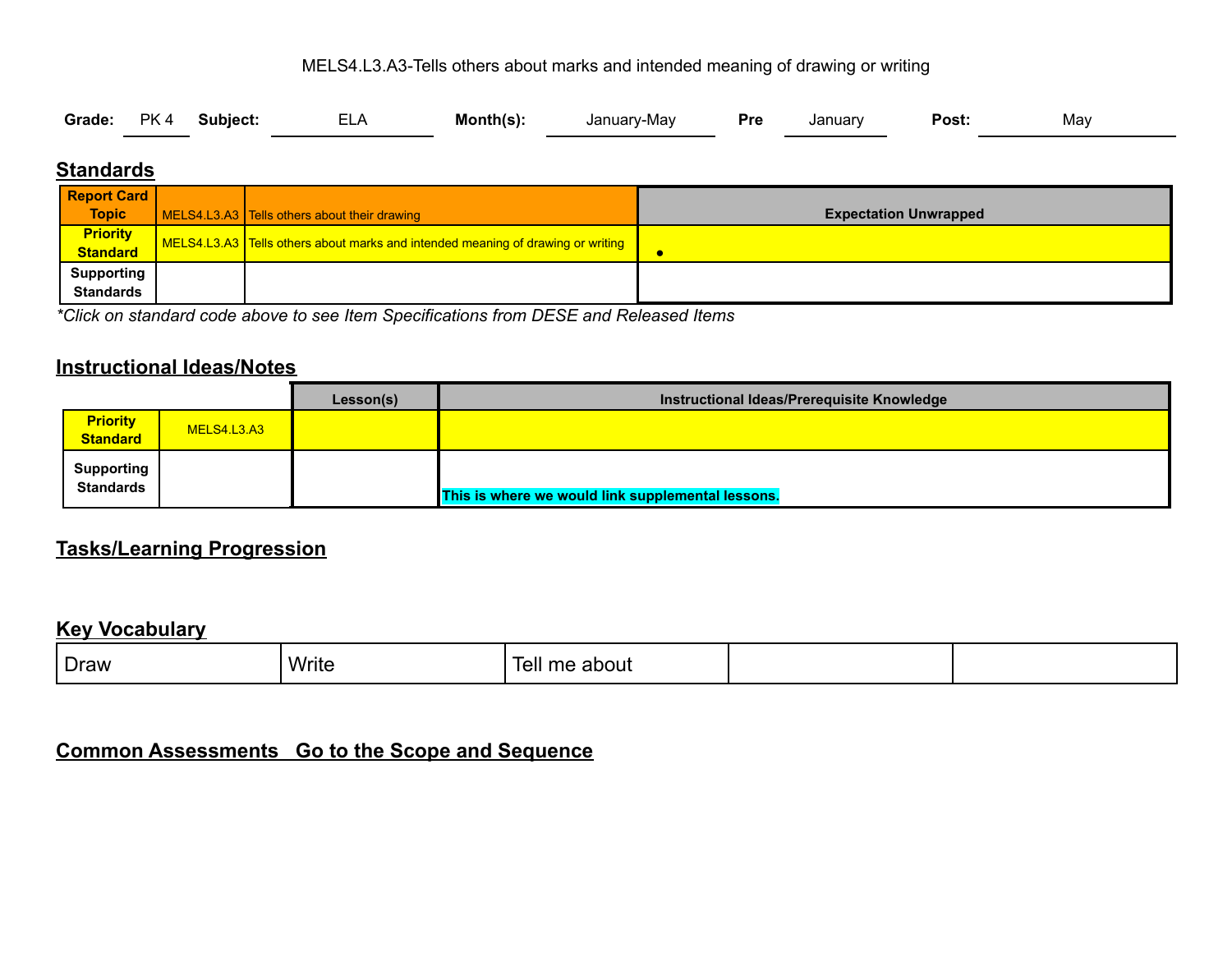| <b>Score</b>        | <b>Learning Goal</b>                                                                                                                                                                                                                                                                      | <b>Sample Tasks</b>                                                                                                                                       |  |  |  |  |  |
|---------------------|-------------------------------------------------------------------------------------------------------------------------------------------------------------------------------------------------------------------------------------------------------------------------------------------|-----------------------------------------------------------------------------------------------------------------------------------------------------------|--|--|--|--|--|
| <b>Score</b><br>4.0 | In addition to Score 3.0, in-depth inferences or applications that go beyond what was<br>taught. For example, the student may:<br>Student is able to tell others about the intended meaning of their drawing or<br>writing AND uses inventive spelling to attempt to label their drawing. | Student is presented with writing/drawing<br>utensils and asked to draw a picture. It can be<br>related to a theme or something of their own<br>choosing. |  |  |  |  |  |
|                     | 3.5 In addition to 3.0 performance, in-depth inferences and applications with partial success.                                                                                                                                                                                            |                                                                                                                                                           |  |  |  |  |  |
| <b>Score</b><br>3.0 | The student exhibits no major errors or gaps in the learning goal (complex ideas and<br>processes).<br>The student will:<br>Student is able to tell others about the intended meaning of their drawing or<br>writing.                                                                     | Student is presented with writing/drawing<br>utensils and asked to draw a picture. It can be<br>related to a theme or something of their own<br>choosing. |  |  |  |  |  |
|                     | 2.5 No major errors or gaps in 2.0 content and partial knowledge of 3.0 content.                                                                                                                                                                                                          |                                                                                                                                                           |  |  |  |  |  |
| <b>Score</b><br>2.0 | The student exhibits no major errors or gaps in the simpler details and processes.<br>The student will:<br>• Student is able to complete a drawing but is unable to explain the drawing to the<br>teacher.                                                                                | Student is presented with writing/drawing<br>utensils and asked to draw a picture. It can be<br>related to a theme or something of their own<br>choosing. |  |  |  |  |  |
|                     | 1.5 Partial understanding of the 2.0 content with major errors or gaps in 3.0 content.                                                                                                                                                                                                    |                                                                                                                                                           |  |  |  |  |  |
| <b>Score</b><br>1.0 | With help, a partial understanding of the 2.0 content and some of the 3.0 content.<br>Student makes marks on the paper or colors the whole page with scribbles.<br>$\bullet$                                                                                                              | Student is presented with writing/drawing<br>utensils and asked to draw a picture. It can be<br>related to a theme or something of their own<br>choosing. |  |  |  |  |  |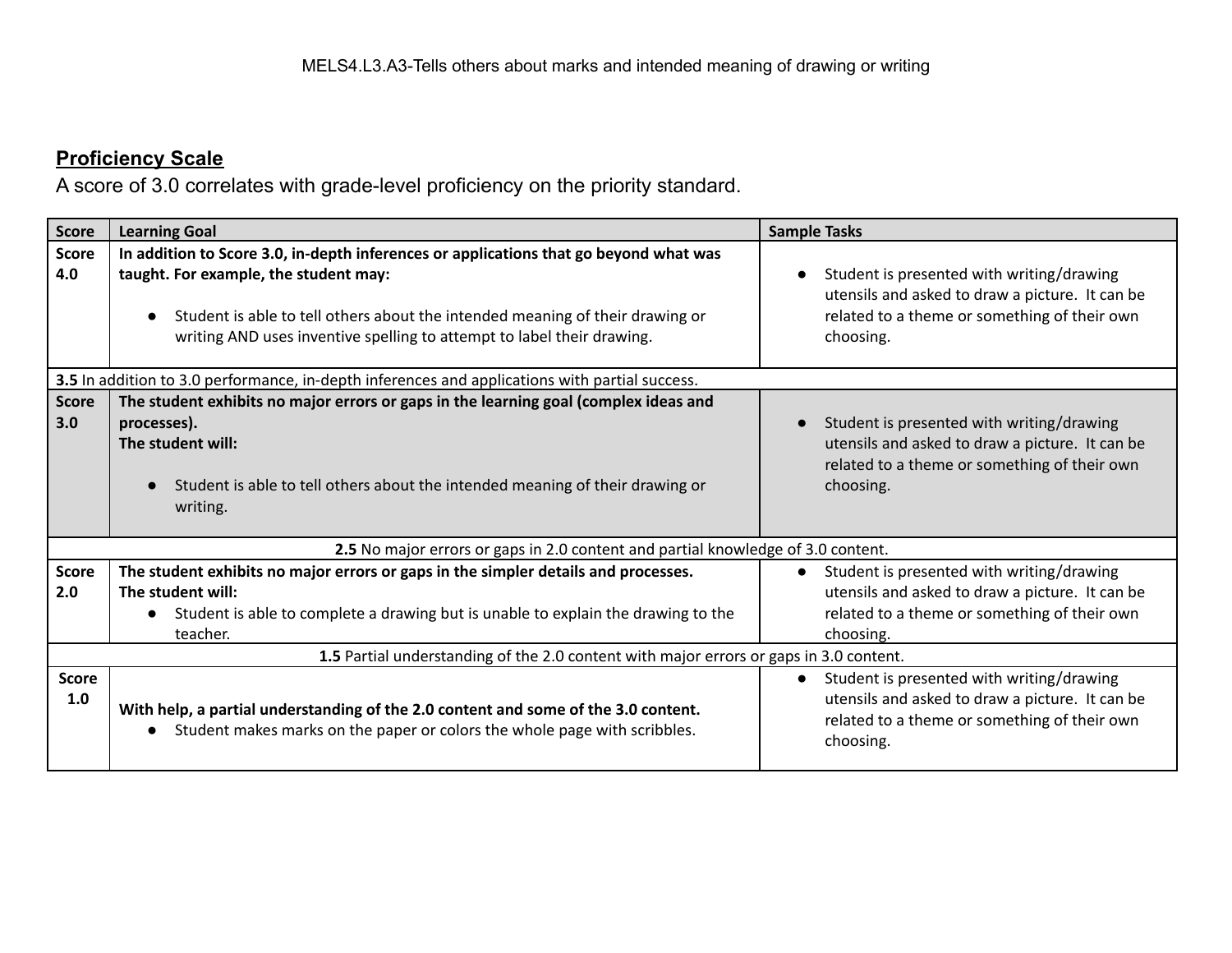#### MELS4.L4.A6-Identify Alphabet Letters

|  |  | Grade: PK4 Subject: ELA Month(s): |  |  | August-May <b>Pre</b> August <b>Post:</b> |  |  |  | May |
|--|--|-----------------------------------|--|--|-------------------------------------------|--|--|--|-----|
|--|--|-----------------------------------|--|--|-------------------------------------------|--|--|--|-----|

#### **Standards**

| <b>Report Card</b>          |                                       |                              |
|-----------------------------|---------------------------------------|------------------------------|
| <b>Topic</b>                | MELS4.L4.A6 Identify Alphabet Letters | <b>Expectation Unwrapped</b> |
| <b>Priority</b><br>Standard | MELS4.L4.A6 Identify Alphabet Letters |                              |
|                             |                                       | c                            |
| Supporting                  |                                       |                              |
| <b>Standards</b>            |                                       |                              |

*\*Click on standard code above to see Item Specifications from DESE and Released Items*

### **Instructional Ideas/Notes**

|                                       |             | Lesson(s)                   | Instructional Ideas/Prerequisite Knowledge        |
|---------------------------------------|-------------|-----------------------------|---------------------------------------------------|
|                                       |             | All units.                  |                                                   |
| <b>Priority</b>                       | MELS4.L4.A6 | <b>Visual Phonics every</b> |                                                   |
| <b>Standard</b>                       |             | day.                        |                                                   |
| <b>Supporting</b><br><b>Standards</b> |             |                             | This is where we would link supplemental lessons. |

#### **Tasks/Learning Progression**

### **Key Vocabulary**

| Uppercase letter<br>∟owercase letter |  |  |  |
|--------------------------------------|--|--|--|
|--------------------------------------|--|--|--|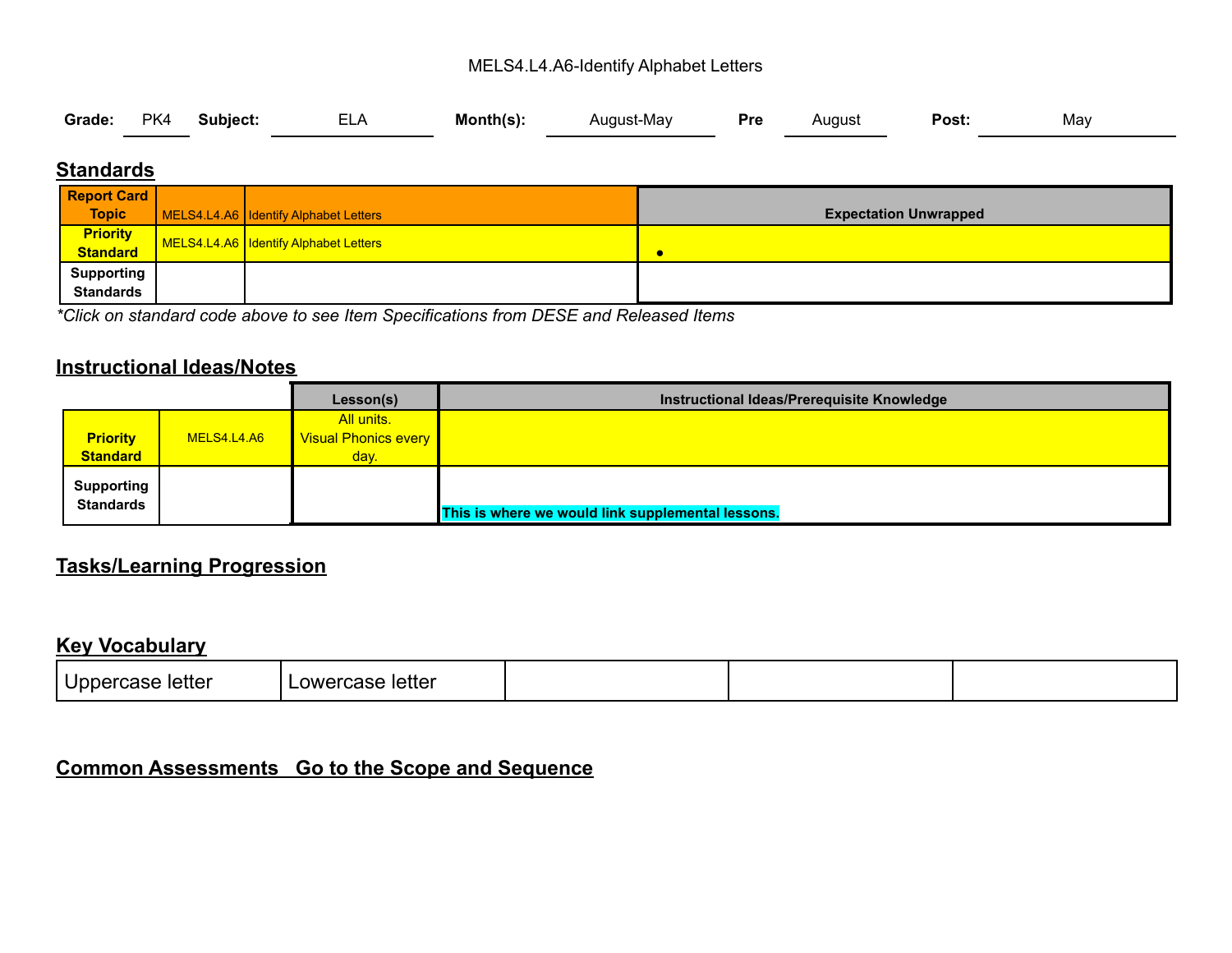| <b>Score</b>        | <b>Learning Goal</b>                                                                                                                                                                                                                                                                                                                  | <b>Sample Tasks</b>                                                                                                                     |  |  |  |  |  |
|---------------------|---------------------------------------------------------------------------------------------------------------------------------------------------------------------------------------------------------------------------------------------------------------------------------------------------------------------------------------|-----------------------------------------------------------------------------------------------------------------------------------------|--|--|--|--|--|
| <b>Score</b><br>4.0 | In addition to Score 3.0, in-depth inferences or applications that go beyond what was<br>taught. For example, the student may:<br>Expressively identifies all alphabet letters (52.                                                                                                                                                   | Alphabet cards should have capital and<br>lowercase letters displayed separately. Ask the<br>child, "What letter is this?"              |  |  |  |  |  |
|                     | 3.5 In addition to 3.0 performance, in-depth inferences and applications with partial success.                                                                                                                                                                                                                                        |                                                                                                                                         |  |  |  |  |  |
| <b>Score</b><br>3.0 | The student exhibits no major errors or gaps in the learning goal (complex ideas and<br>processes).<br>The student will:<br>Expressively or receptively identifies 26 alphabet letters. If assessing receptively,<br>need to put 6 letters out for the child to point to the letter you are asking the child<br>to identify.          | Alphabet cards should have capital and<br>lowercase letters displayed separately. Ask the<br>child, "What letter is this?"              |  |  |  |  |  |
|                     | 2.5 No major errors or gaps in 2.0 content and partial knowledge of 3.0 content.                                                                                                                                                                                                                                                      |                                                                                                                                         |  |  |  |  |  |
| <b>Score</b><br>2.0 | The student exhibits no major errors or gaps in the simpler details and processes.<br>The student will:<br>Expressively or receptively identifies at least 18 alphabet letters. If assessing<br>$\bullet$<br>receptively, you need to put 6 letters out for the child to point to the letter you are<br>asking the child to identify. | Alphabet cards should have capital and<br>lowercase letters displayed separately. Ask the<br>child, "What letter is this?"              |  |  |  |  |  |
|                     | 1.5 Partial understanding of the 2.0 content with major errors or gaps in 3.0 content.                                                                                                                                                                                                                                                |                                                                                                                                         |  |  |  |  |  |
| <b>Score</b><br>1.0 | With help, a partial understanding of the 2.0 content and some of the 3.0 content.<br>Expressively or receptively identifies 10 or fewer alphabet letters. If assessing<br>receptively, you need to put 6 letters out for the child to point to the letter you are<br>asking the child to identify.                                   | Alphabet cards should have capital and<br>$\bullet$<br>lowercase letters displayed separately. Ask the<br>child, "What letter is this?" |  |  |  |  |  |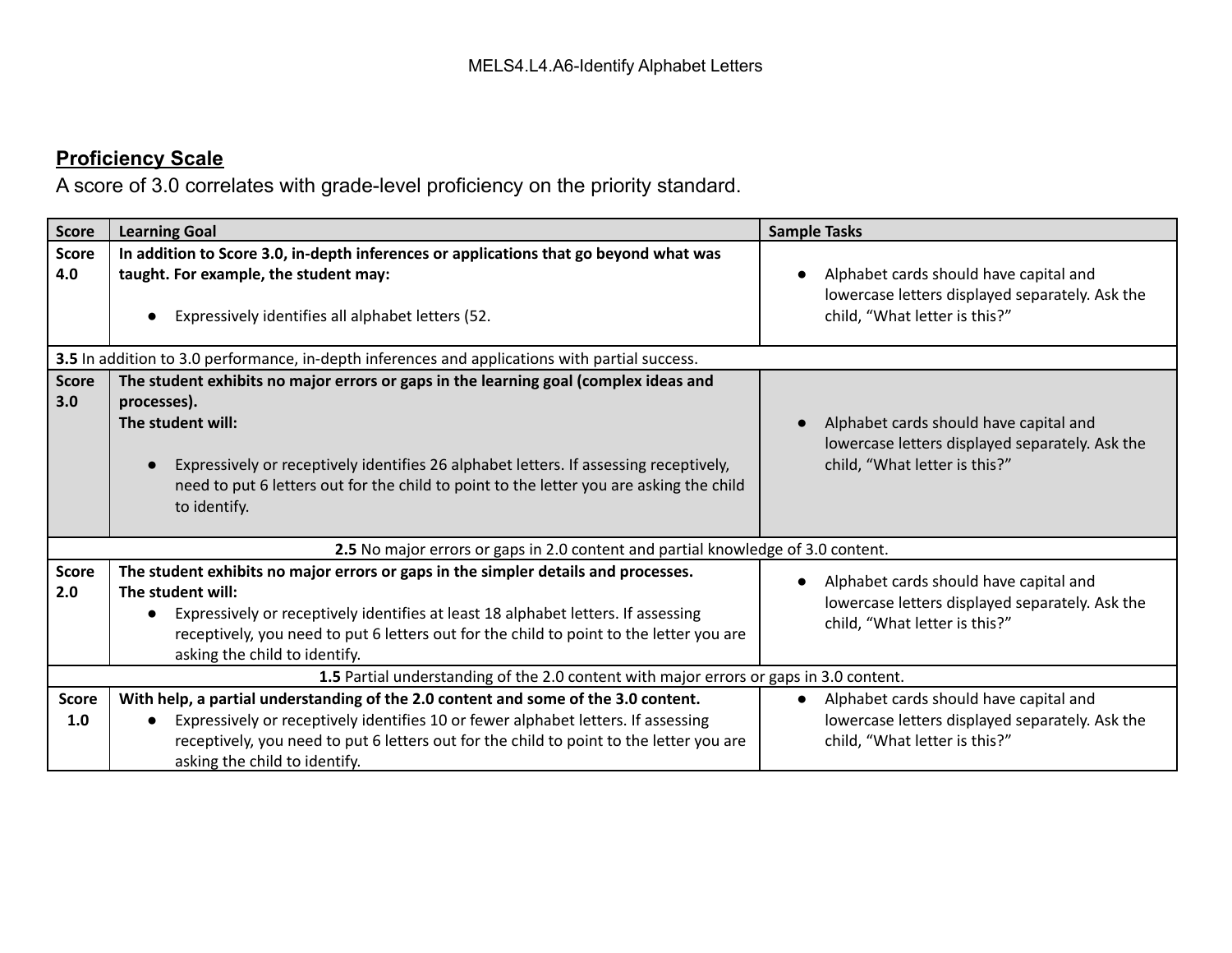#### MELS4.L5.A3 Produces Letter Sounds

|  |  | Grade: PK4 Subject: | <b>ELA</b> | Month(s): | January-May | <b>Pressure</b> | Januarv | <b>Post:</b> | May |  |
|--|--|---------------------|------------|-----------|-------------|-----------------|---------|--------------|-----|--|
|--|--|---------------------|------------|-----------|-------------|-----------------|---------|--------------|-----|--|

### **Standards**

| <b>Report Card</b>          |                                    |                              |
|-----------------------------|------------------------------------|------------------------------|
| <b>Topic</b>                | MELS4.L5.A3 Produces Letter Sounds | <b>Expectation Unwrapped</b> |
| <b>Priority</b><br>Standard | MELS4.L5.A3 Produces Letter Sounds |                              |
|                             |                                    | c                            |
| <b>Supporting</b>           |                                    |                              |
| <b>Standards</b>            |                                    |                              |

*\*Click on standard code above to see Item Specifications from DESE and Released Items*

#### **Instructional Ideas/Notes**

|                                       |             | Lesson(s)                                                                       | Instructional Ideas/Prerequisite Knowledge        |
|---------------------------------------|-------------|---------------------------------------------------------------------------------|---------------------------------------------------|
| <b>Priority</b><br><b>Standard</b>    | MELS4.L5.A3 | Visual Phonics everyday.<br><b>Supporting music and</b><br>movement activities. |                                                   |
| <b>Supporting</b><br><b>Standards</b> |             |                                                                                 | This is where we would link supplemental lessons. |

### **Tasks/Learning Progression**

#### **Key Vocabulary**

| _etter<br>------ | эни<br>_____ |  |  |
|------------------|--------------|--|--|